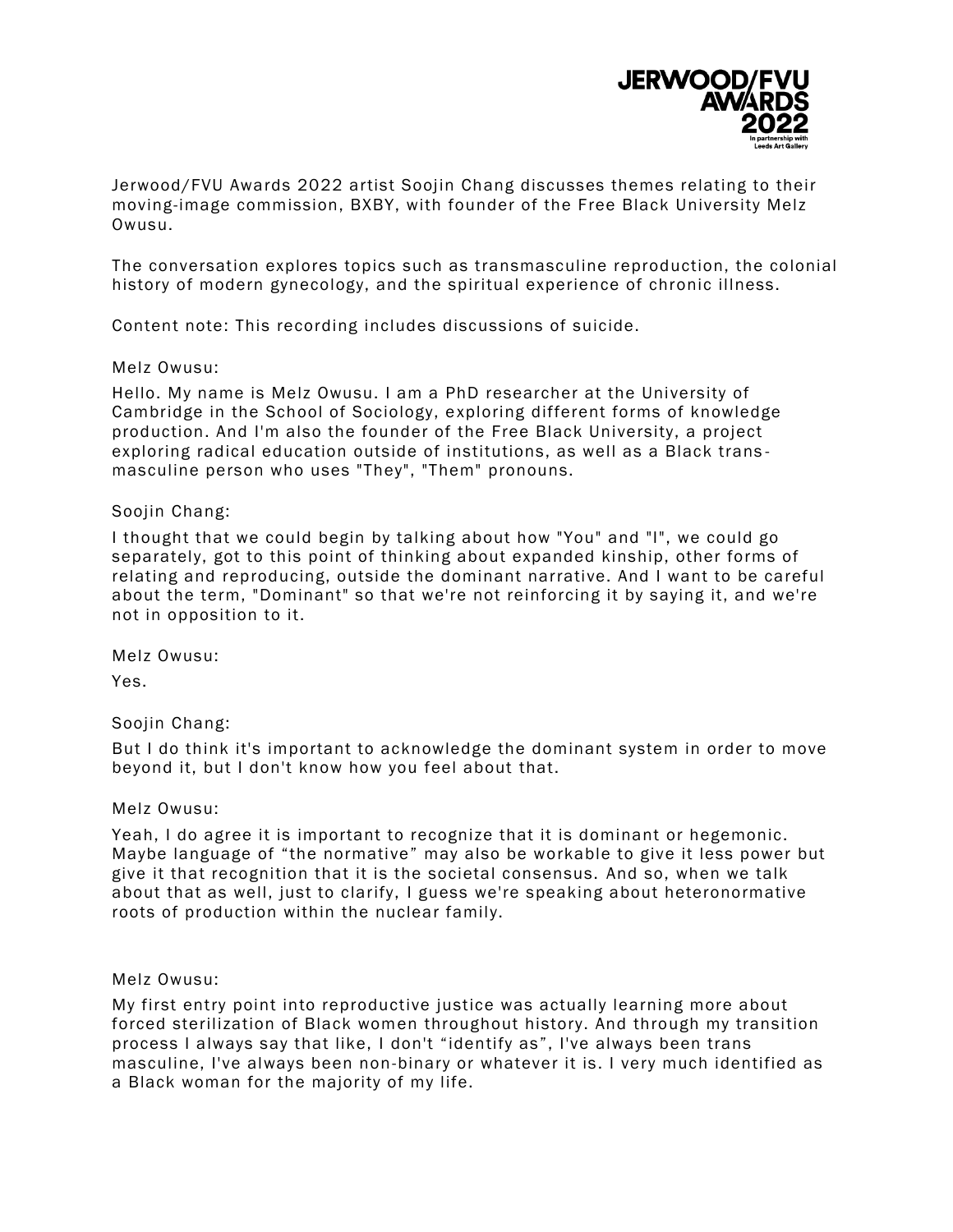

Melz Owusu:

And in that experience, understanding that my body was a sight of contestation, that my body had been for centuries, under attack within the society in which we live, and then understanding different reproductive justice movements that are happening now against the reproductive justice of Ethiopian women in Israel. And still, there's questions of reproductive justice across the world and that Black women being at the heart and the center of that.

### Melz Owusu:

And so, specifically talking about through slavery, through colonization, the ways in which Black women's bodies had been sterilized or on the other side of that, they were forcibly made to reproduce, and again, just bodies be this site of contestation. And then, through that kind of, mechanism or through that journey, through my transition, I started understanding more about, okay, what is my body now innit? And how does my body function in the reproductive realm? So, I don't want to talk too much. I'll pause it there, but then come back to what transmasculinity and Black trans -masculinity has made me think about reproductive justice.

## Soojin Chang:

For me, I got to this point of thinking about expanded kinship, I think it started with my grandmother and our migration to the West from Korea. And it's not something that I found out about until recently. And it's very possible that I'm also having this reading of my parents' migration. I think there were lots of factors. I think it was economic. I think there were lots of reasons. But I do think that the reason that my father won't go back to Korea is because of a lot of shame that he experienced as a child [inaudible 00:04:20].

## Soojin Chang:

Still to this day, in Korean culture, because I'm here now to do a project on surrogacy, and it's this word that people are hush-hush about. But then, everyone has two mothers, like a lot of people. I was working with my assistant for this project and my producer for this project in Korea, and the first day I was like, "Okay. So, I want to do this, this and I want to interview surrogates." And then they were like- they just kind of froze, they were like, "We don't- it's really illegal here, we don't- there's no way we could really access them, no one does it here anymore." Which is not true.

## Soojin Chang:

Slowly, through the conversation, it became revealed that both of them also have two grandmothers, and one of them was a surrogate as well. So, I think I'm interested in this generational inheritance of shame, how that corrupts this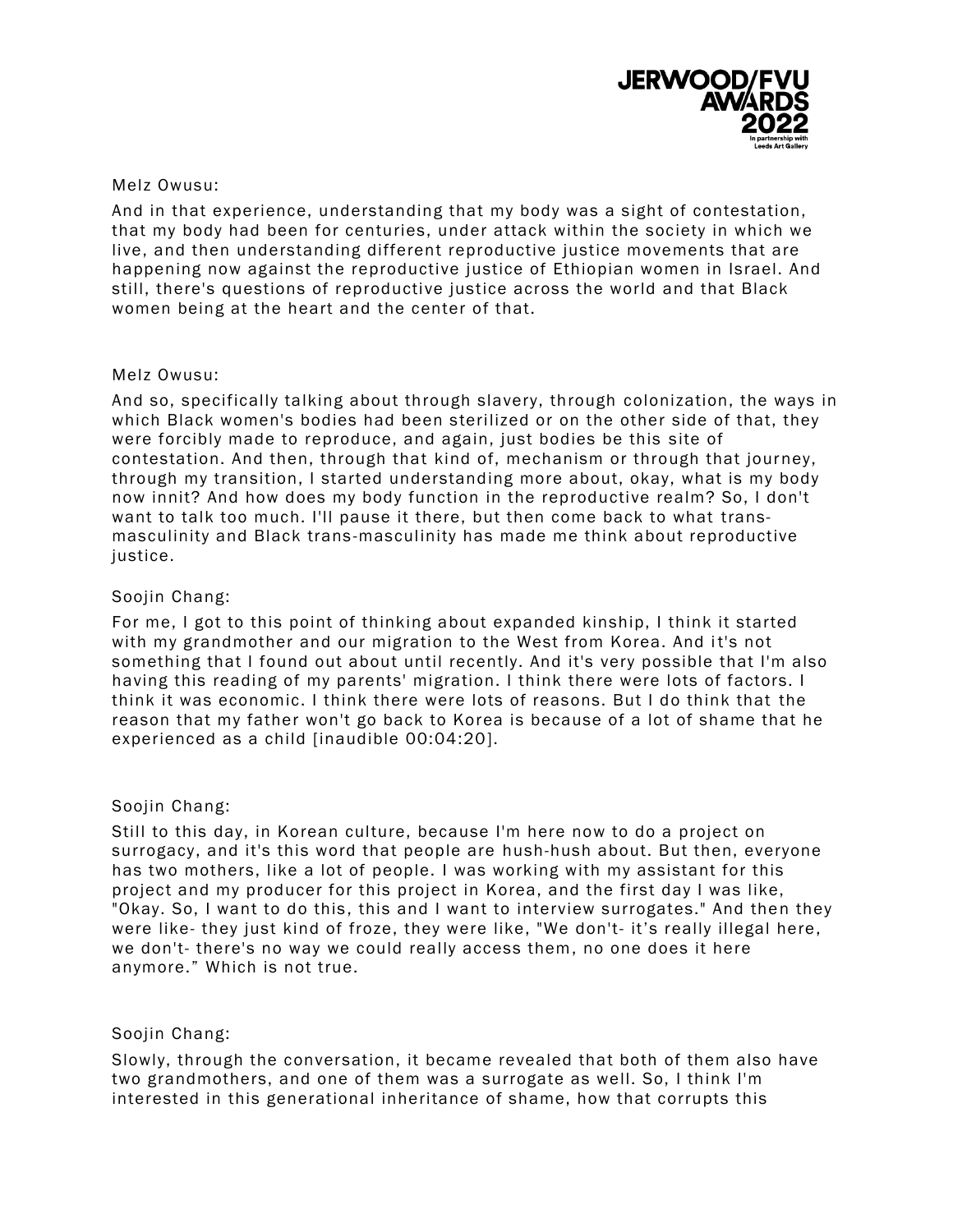

opportunity to see power dynamics differently. We could, instead of seeing the surrogate as weaker, this weaker shameful body , instead of seeing this figure as somebody who allowed for ongoingness, right? For life to keep going. And if we honour that, if we could honour that bodily generosity, then power dynamics can shift so much.

## Melz Owusu:

Definitely. And yeah, even as you were talking, I was thinking about my own family, and we've recently had new life be born into my family. So, my brother 's just had his first child. And we were talking about the language that we use for different members of the family. And so, in the Western culture, I call "my aunt", in my Ghanaian culture I would just call her "mum" innit, and then the child would just call her "grandma" as opposed to "grand-aunt", whereas within this language, within European cultures, there's this kind of separation between the person that gave birth and their siblings even though, collectively we're meant to raise the family, within our cultures, there's no separation in that kind of way. It doesn't matter who's given birth. Everybody has the same level of responsibility for that child.

## Soojin Chang:

I think I've also looked to my ancestors to also raise me spiritually in ways that my parents couldn't do because they had to leave some parts of themselves behind. There was also a religious conversion, so they don't speak of spirits. My parents don't speak of spirits. Although, until quite recently, there was a long lineage of ancestral worship in my family and in most families in Korea. But I've been thinking a lot about ancestors and spirits, and I don't know what you think, but do you think ancestors and spirits, once they enter that spiritual realm, they leave their physical body, do you think they become ... If we take on the categories of which we live through, do you think they become a different species?

## Soojin Chang:

So, I've been thinking about inter-species relations. And for me, it's not just with non-human animals. It's also with spirits, it's also with our anc estors. And therefore, because I think that spirits are always with us, visiting us, possessing us, whatever it might be, then our relations are always inter-species.

#### Melz Owusu:

Yeah. I definitely agree in the sense that there's a way in which ancestors can definitely raise you. And I do a lot of ancestor veneration in my daily life and in my daily practice. I have my altar, I speak to my ancestors. I might give them offerings and that kind of thing. And it's been interesting as well, the ones that I knew in life, how they show up differently as ancestors. And in ways , I would even say that being unembodied and removing their humanness from the equation has actually made them be better guides.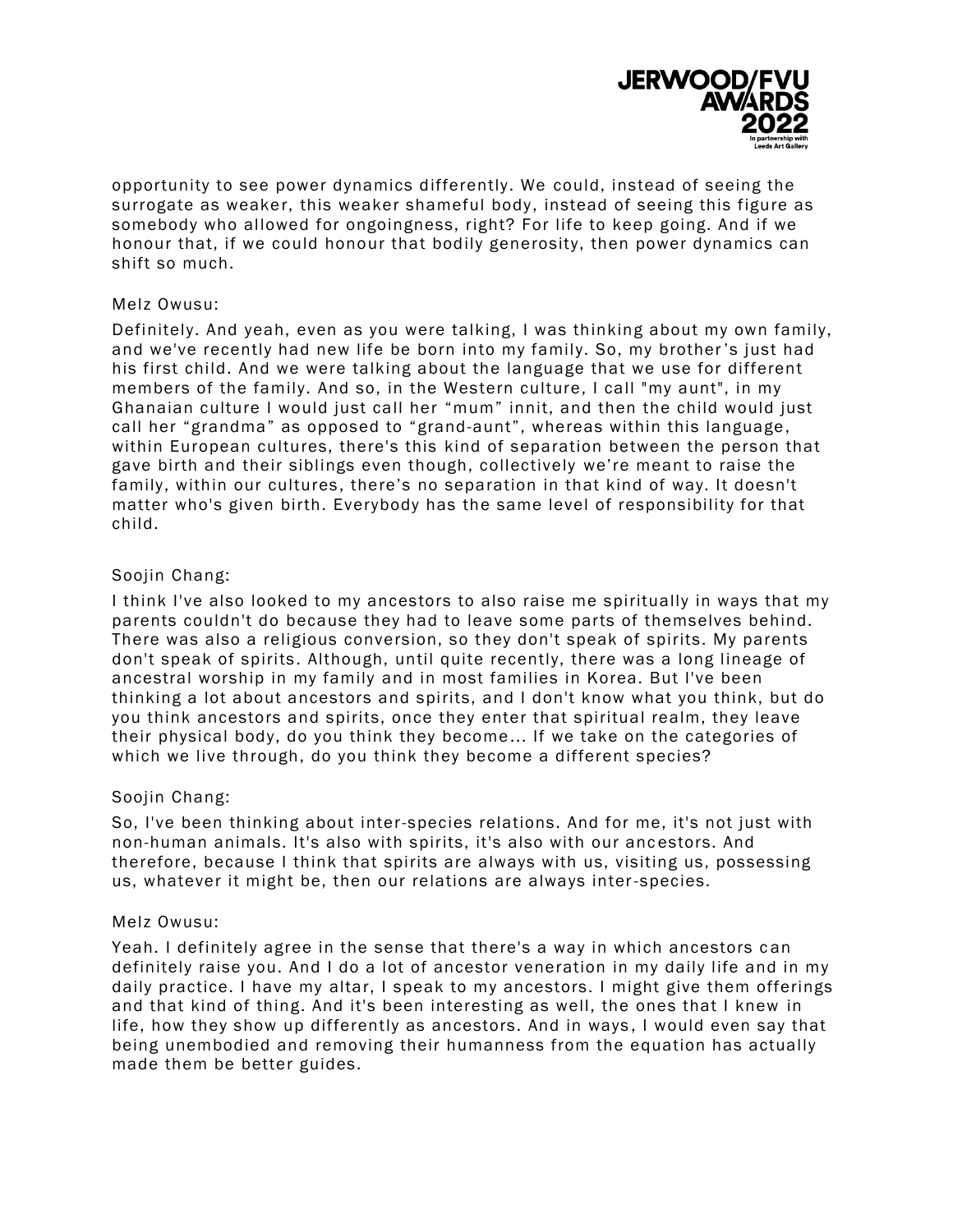

#### Melz Owusu:

And so, my dad passed away when I was 15, and now I connect with him as an ancestor. And sometimes, I wonder if he's actually a better ancestor than he was in human form. And I guess, that's probably part of my just acceptance of the fact that he's now gone, and so how can I navigate that? And of course , it's still- I would prefer for him to be in human form, but there is a value of me connecting with him as an ancestor, as a spirit, as a guide in that way.

### Melz Owusu:

In terms of the language, different species? Maybe, but I guess I consider species as something material. And maybe that's even my limited understanding or just my different perspective on the language of species. But when I think of a species, I consider something that's matter, do you know what I mean? So, I experience them as just pure divinity, just essence, rec onnected to the whole, reconnected to the universe and so, less than being a separate kind of thing, it just allows them to fold into everything, do you know what I mean?

### Soojin Chang:

Yeah. All the words that you used also made me think of consciousness, and thinking of consciousness that is beyond matter, right? It's beyond just neurotransmitters from the brain, which is what science and law considers consciousness. Conversing with ancestors reminds me of our always connectedness to that expansiveness, that infinity and divinity. That we hold, right? We're always there. We're all part of that.

## Melz Owusu:

Yeah, we are. And even just thinking about us as... So, when I think about multi species as well, we're within the frame of the English language. And so, when we think about things, we always have to, I guess, caveat it with that.

#### Soojin Chang:

When we have those words, "inter" is obviously a good one, because it's talking about the connectedness of all of those species, but then "species" again, is a categorization that was created by- in like European enlightenment. Can we let go of the word species in the way that being non-binary, we're letting- do you think being non-binary is letting go of gender?

#### Melz Owusu:

It's almost both, it's letting go of it and embracing all aspects of it as well. And I guess it's even, what is gender is a very difficult thing to pin down as well. And so, for me, I guess non-binary is just complicating everything is being both... Because I do believe that there is a genuine essence in the universe of masculinity and femininity and whether those are the right words , I feel like we've almost, we've as a society really messed up the words, masculinity and femininity. And we've just, done it all wrong. But I feel there is a divine sense of masculinity and femininity, but that doesn't have to have anything to do with a person's gender. It's just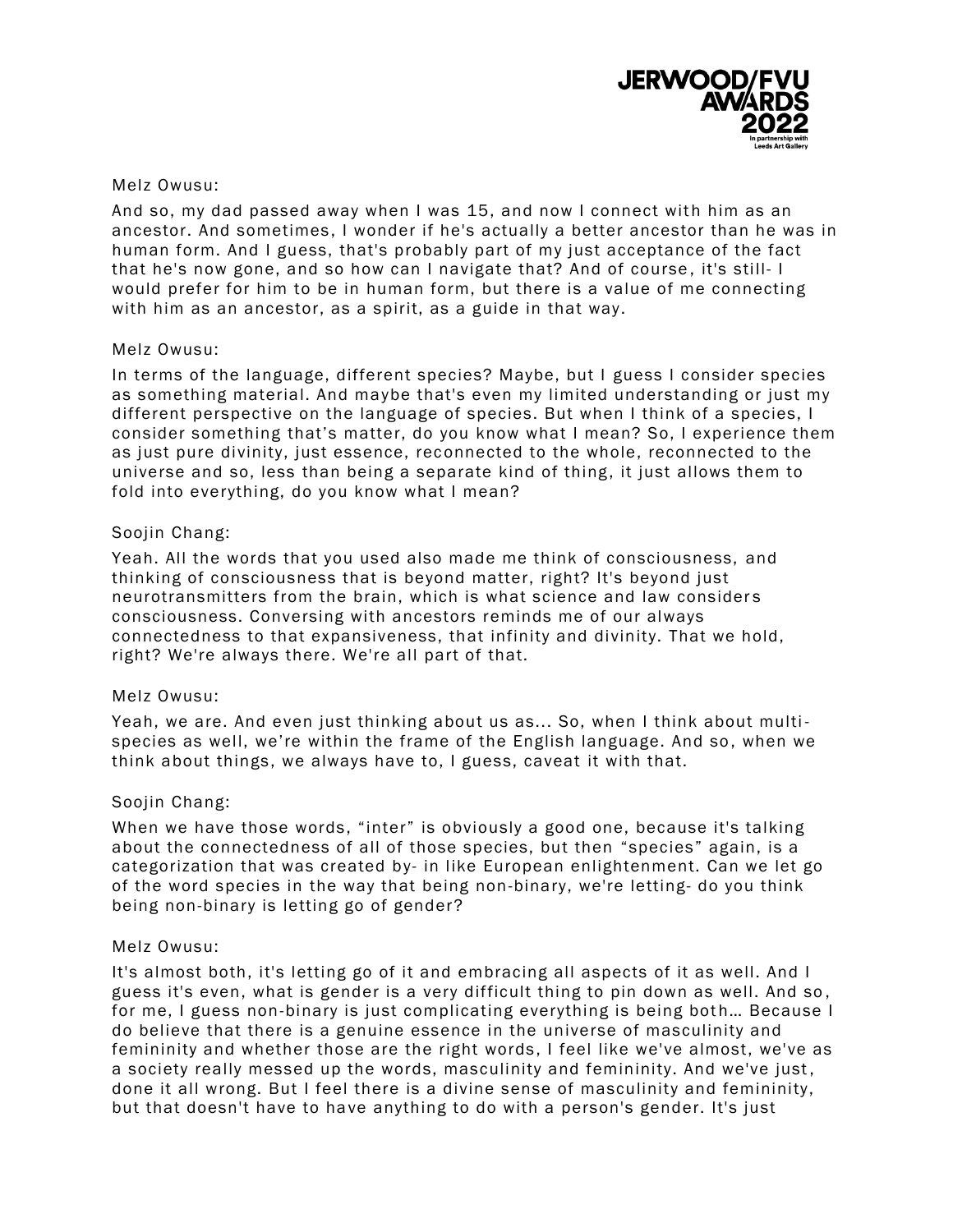

expression. It's just nature. It's just how the cycles go. And so, with that, my understanding of non-binary or my experience of non-binary is to complicate all aspects of the gender binary and to embrace all aspects as well of masculinity and femininity. And so, I guess with species and considering interspecies, and whether there needs to be any form of separation, I don't know. What do you think?

## Soojin Chang:

Well, I was thinking maybe non-binary could also be used for species as well to go beyond species, because I don't know, what does it even mean to be human, right? When the category of 'human', Zaia Iman Jackson, she talks a lot about how the category of 'human' has been built on, creating a spectrum where black people have to hold this spectrum up from the bottom. Because they're brought into the category of the human, but in the lowest, under the spectrum. And so, therefore she would say, "Why would any of them want to be even in association with that category of the human?" Why should it be considered a gift or a big achievement to be considered human? So, I think she was starting that, to talk about how we could go beyond, to abandon it in a way… yeah.

### Melz Owusu:

Yeah, no, that's really interesting. And I definitely vibe with it because even our concept of human is just so based on European understanding, both philosophically and biologically of what a person is and what personhood is. And so, moving beyond the category of 'human' and I guess as well, coming again back to this idea of divine consciousness and everything being one, is that we're just trying to find language for things that already exist. And if everything already exists and everything is already there, why do we continue to create almost taxonomies, you read my article on reproductive justice is not just about language. So again, this thing about language, and that came from a frustration of the end of the discussion of trans masculine people. And our reproductive rights being about, let's not just call it "pregnant women".

#### Melz Owusu:

We need to call it "pregnant people" and all of that stuff. And that stuff is deeply important. However, it runs so much deeper. And I found out, up until I think about 2005 or something, the NHS was almost telling trans -masculine people that if they don't have hysterectomies, that then they're going to experience, they could get cancer et cetera. And then, this science was found to be entirely false. And so , to me that is literally telling people to sterilize themselves out of fear of a baseless science and it's just transphobic really. And so, in that, I was like I don't want to get rid of my womb innit. I want to have children that are biologically related to me and I want to keep my right to give birth innit.

#### Melz Owusu:

And again, coming from this fact that over history, black women have routinely been denied that, right? And so, where does my body sit in a sense that I have this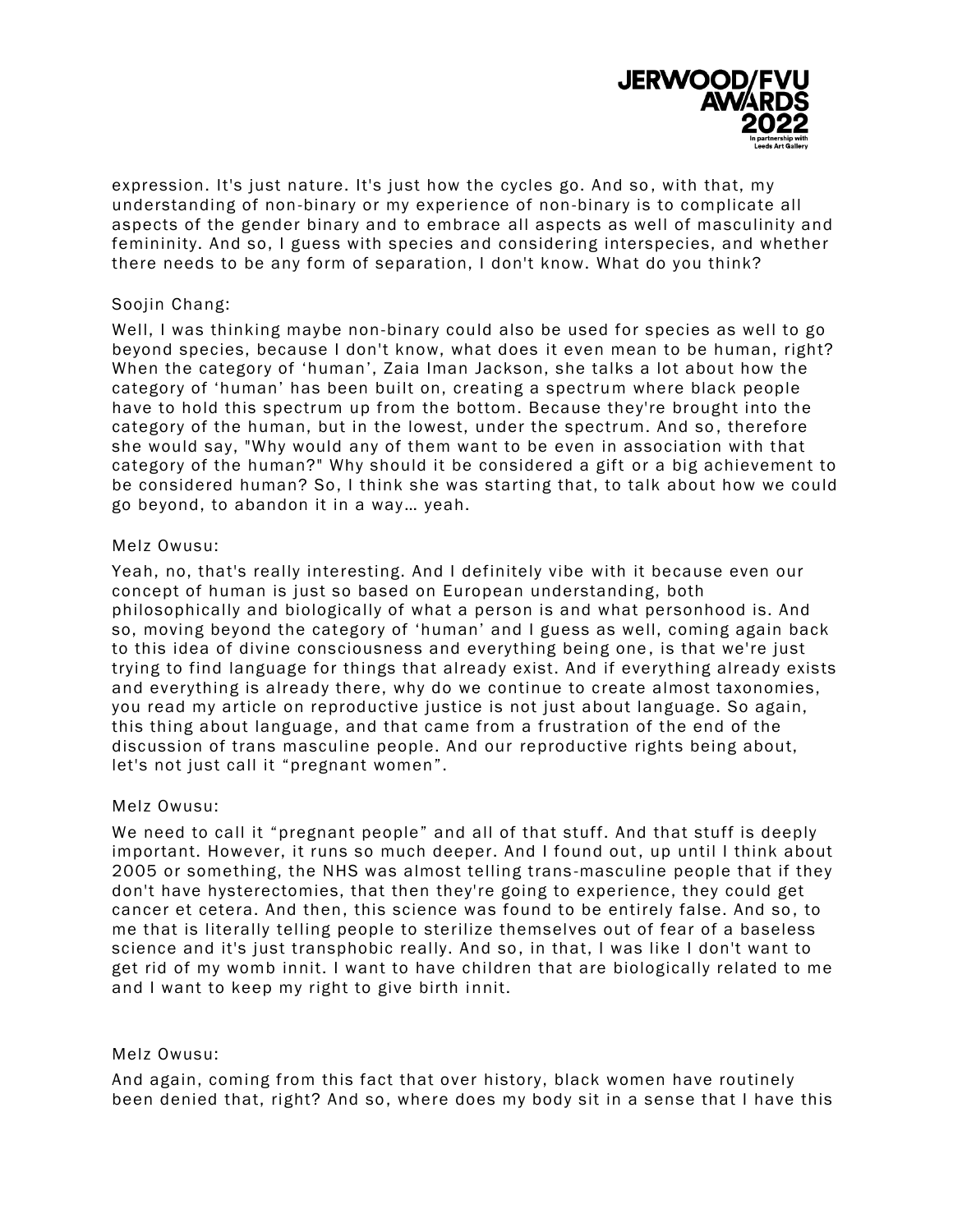

ability to give birth, but I exist within a masculine body. And again, this split between my body has the ability to do it, but would I be able to hold it in a sense of dysphoria as well. And so, that's again, a complication. But I really just want to push against this idea that trans -masculine people need to have hysterectomies or need to essentially get rid of all of their reproductive rights in order to be as a part of the transition in it. We all have choices and whilst it's been some thing that's been pushed onto us, we don't have to do that unless that's the choice that we make.

## Melz Owusu:

And I feel it's a very political thing. And moving from this space that trans people shouldn't have children is essentially what I see this reproductive fight to be about. And so, we're telling trans masculine people to get rid of their wombs. And I feel like the underlying narrative of that is that, 'You shouldn't have kids anyway. And why should you want to have children? Or, you should just adopt children as well.' And again, if you want to adopt children, that's a choice. But if you don't, you should be able to give birth to children as well or you sho uld be able to have your eggs taken out and put into a surrogate or all the other different forms of having children that can be had.

## Melz Owusu:

And so, just how much I feel the trans masculine womb and reproductive system is such a site of the unknown. And so, it's not considered, it's not spoken about. We're just expected to get hysterectomies, but also such a site , again of contestation.

## Soojin Chang:

I also think there's so much areas of dynamic intersectionality here. For example, it reinforces the idea that being a woman is equated to giving birth and equated to reproduction and once you transition, that's supposed to all disappear, right? You're supposed to give it up, right? And that has different repercussions, right? For people who aren't trans as well. And I'm saying it because that area of intersectionality is a reason that everyone should care.

## Soojin Chang:

When I read your article, I was telling you that I was reading it coming from a fertility clinic that I was filming in as part of filming the XBY. Because originally, I was going to film the whole process or as far as I can get with assist ed reproductive technology, just wanting to know, what was accessible and wondering if I could go to the clinic, they would get my eggs. And I wanted to ask them if I could take my eggs home, right? Do whatever I wanted with them. And I was going to experiment with those eggs in a bio hacking way. And, I was first like, "Okay, the most controversial thing that's going to happen is that they're not going to let me take my eggs home." I anticipated it, which is super strange, right? Eggs are inside of my body yet the moment that they exit my body , when they're extracted, they're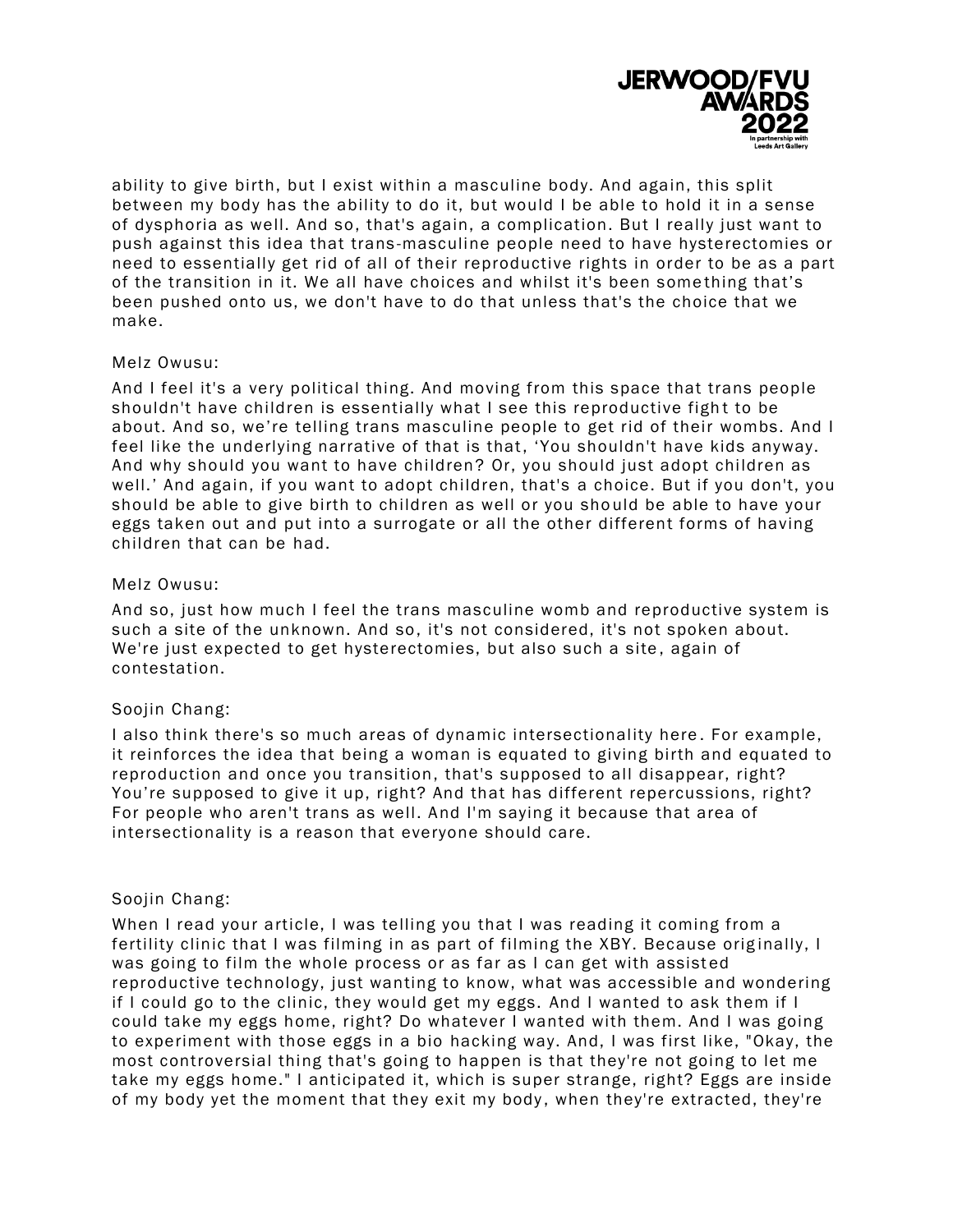

not under my ownership anymore, you have to be a licensed clinic in order to hold cells and eggs, which that in itself still boggles my mind.

### Soojin Chang:

But I didn't even get to that point because when they were doing this ultrasound scan, they found huge, ovarian cists in my ovaries. They were so big that, basically I don't have any ovarian function because the cysts are so big. And if and when I go into surgery, they might have to just make a decision while I'm not conscious, that when they take the cysts out, they'll take out all of my ovaries. And so then I would go into early menopause, be on medication for the rest of my life … But all of this, I wouldn't have known if it wasn't for this art funding, right?

Melz Owusu:

That's wild.

## Soojin Chang:

It's so wild. I've been in pain since I've had my period and all the doctors have said it was normal. They just wanted to give me birth control. it's always birth control, right?

### Melz Owusu:

Ain't that the truth?! That's exactly what they'll do.

## Soojin Chang:

When I was reading your article, I went from feeling so alone after the clinic, just this kind of frightening loneliness . If it's your physical internal timeline, it feels so internal. It feels so private. It feels so like, 'No one can actually understand me'. I remember being in the train being like, 'I can't relate to anybody here. This fear and this suffering is so overwhelming. ' And then, I read your article and I was like, "Simultaneously with this feeling so alone and so scary, this is so common. It's so common. And if it's not this, it's on a different level in terms of what's hidden from us, what's available to us…"

### Melz Owusu:

Yeah. Thank you for sharing that. Thank you. I actually feel really emotional and I'm so sorry that that is the case. And I feel emotional because I just relate so much. And I relate so much to that feeling alone as well, because recently, after I wrote the article, I've been on testosterone for three - coming up to three years later this month and with testosterone, your cycles are meant to stop within three months to one year. And I still have mine continuously. And so, whilst my body is morphing and changing into a completely different visible person, my womb is still in a completely different space. And so, it kind of almost creates this dissonance within myself.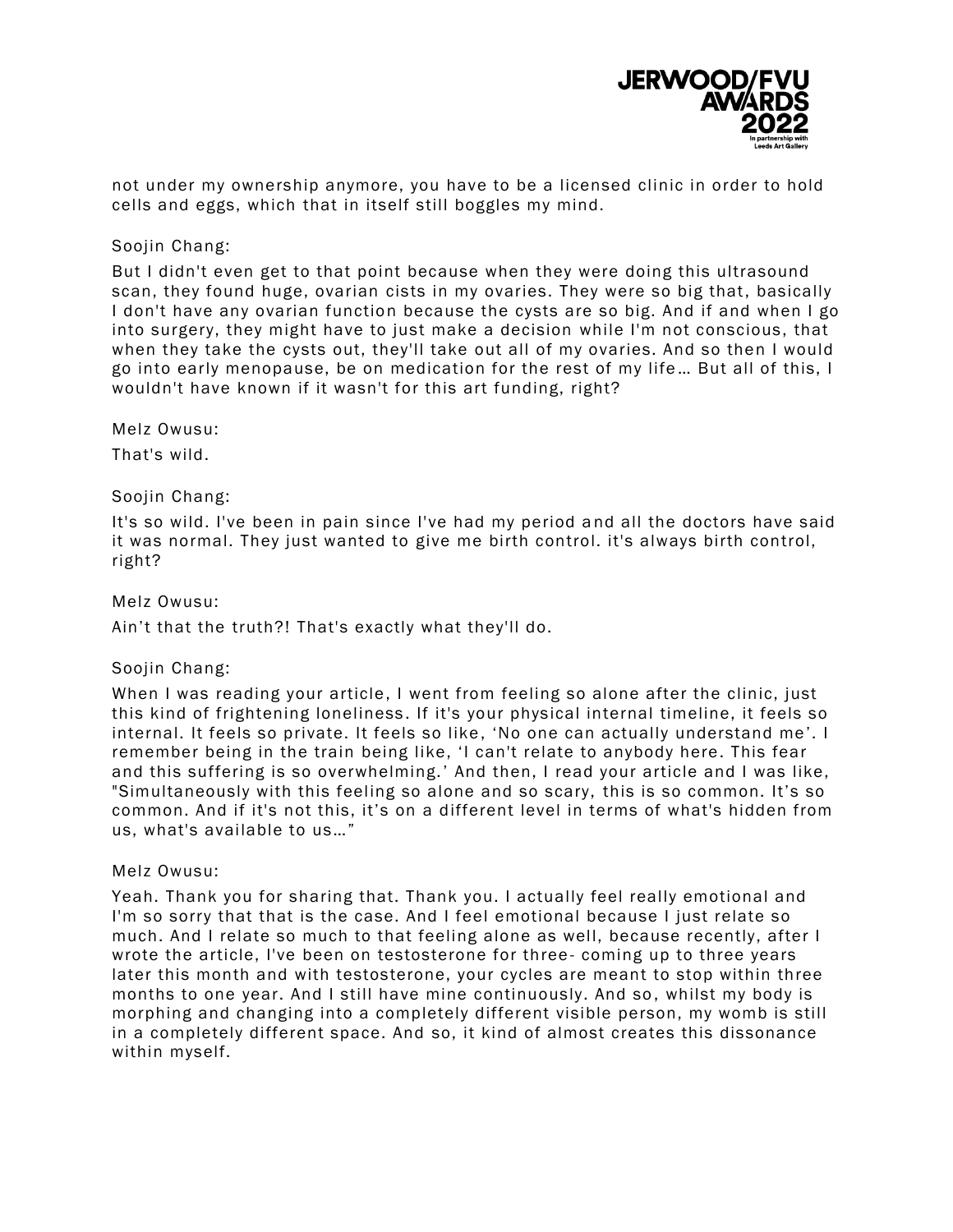

### Melz Owusu:

And I've similarly been going to the doctor since I was a child, as soon as my periods began saying, "I'm in incredible pain and this is not normal." And so, it starts off with painkillers and then they tell you to go on birth control and then they tell you to put in the coil. And so, all of these things were- I was doing all of these things and they were literally making it worse and they were affect my men- nothing in this world affects my mental health as much as birth control pills. And if there's anything that makes me more, not to... I don't know if you'll have to do any content warnings, but nothing makes me feel more suicidal than progesterone anything that has any level of progesterone in. And so, in this attempt to I guess, save me from my dysphoria and save me, they're actually putting hormones into my body that make me want to die.

### Melz Owusu:

And so, from extreme levels of progesterone pills and then to the coil, et cetera, finally earlier- at the end of last year, someone was like, "Maybe there is actually an issue with your ovaries or with your womb." And so, maybe we should get some tests done to see why you still continue to bleed because we've tried all of these different things, and had the coil worked and not caused so many mental health issues for me. Oh, sorry. Siri. Haha. Had the coil worked and not caused so many mental health issues or had progesterone pills worked or had any of the above worked, I wouldn't have been referred for any further examinations.

#### Melz Owusu:

And so, when I was referred to examination, they believed that I have both endometriosis and PCOS. And so, obviously been living with that my entire life. And now, I'm also on the waiting list for a surgery that they go in and have a look and try to cut off the endometriosis, lesions and see what's going on. See whether, what the case of my fertility actually is. And it's been a horrible process. It's been and a process that I'm still in. And then, on top of that, just how dysphoric it is going into the women's units within the hospitals being questioned about why I'm there, being spoken, continuously being misgendered, even though I look like this or being misgendered in letters and it's such a horrific experience. So, I just re ally resonate.

## Soojin Chang:

Yeah. Yeah. I resonate with that too. I mean, on top of everything, then to be misgendered and to be constantly reminded of your dysphoria. That's terrible. It's not a place for bedside manners to begin with.

Melz Owusu:

It's not, honestly.

## Soojin Chang:

And, I was so upset. I mean, So, it's this feeling of isolation. I mean, you have to go through it alone as you're going through it. But then, it's so common because it's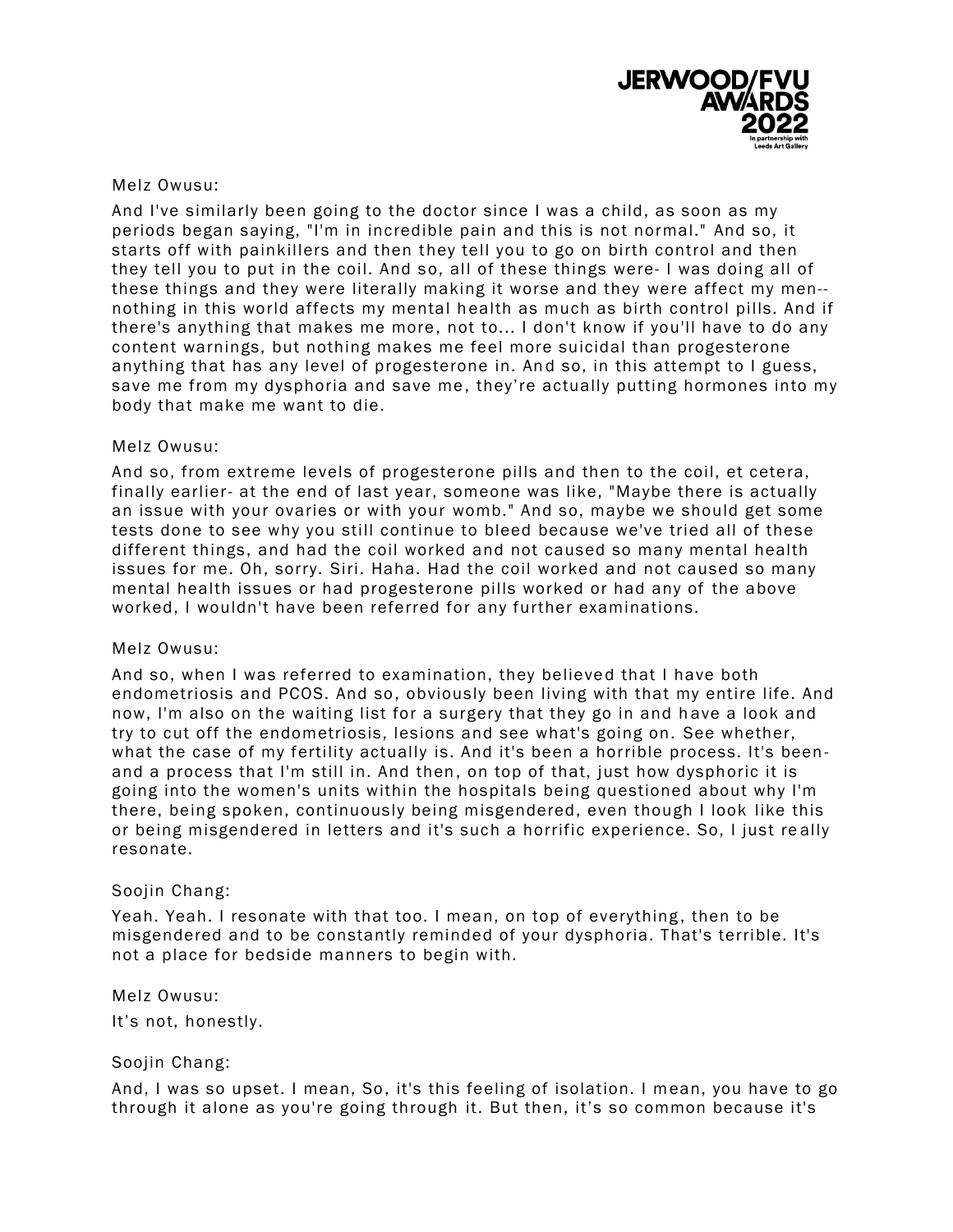

systemic and it's happening on so many different layers and different positions. I was so frustrated when I went in . I paid so much money for this one private appointment and she didn't tell me anything important. And I was like, "Okay, I need to ask some questions, she's an expert.' I'm like "Okay, so is it food? Is it genetics? Is it stress? What can they do to just minimize it?" And she laughed at me. She straight up laughed at my face and she was like, "Ha ha ha! It's none of those things, we just don't know how to - there's no explanation for it. There's no explanation." And she didn't give me any advice, and I was like, "You're shitting me if you're saying it's not stress," I could feel myself being in pain when I'm in stress. it exacerbates- it flares.

## Melz Owusu:

No, definitely. That's why we have to be our own doctor so often. And that's just something that I've come to peace with. And even when you're saying you were going to the doctor's, as soon as your period start and you knew that you was in so much pain and then you were just fobbed off. We need to listen to those internal voices and the people outside of us , the experts will tell us that there's nothing wrong, but we know that there's something wrong and all we can do is try and heal ourselves as well. And I even think there's a spiritual element to it all as well. And so, one the internal knowing of our bodies and knowing when we're in pain, that there is actually something that's not right. But then also I was talking to a friend yesterday about when I go into... So, I also have PMDD.

## Melz Owusu:

And so, when the progesterone in my body is high, the natural progesterone, I naturally just feel really depressed or suicidal. And so, it's an extreme form of PMS. And we were talking about how this cycle hasn't been as bad as others, but it's because in my general life, things are not as bad, just a bit better. And it's almost a time when the veil drops and that's not to say I didn't feel sad. I just didn't feel extremely suicide. And so, whereas, in my day to day life, sometimes I can push away any of the negative feelings that I have, when that cycle comes, it's like the veil drops and I can feel things spiritually as well. I can feel other people's energy like that. I can feel anything that's within myself that I've suppressed like that. And it all just rises to the top. And so, it's given me a way to think about my PMS and PMDD. Less so, from a medical 'you need to get rid of this extreme upset that you feel' into this spiritual, the veil is dropping, what is it here to teach me?

## Soojin Chang:

Yes. I also have PMDD and it's so great to hear that especially in moments in moments, in periods where it's not as severe, that you can exercise and practice that porousity that you mentioned and how you can move within that, right?

### Melz Owusu:

Yeah. Definitely, trying to. It's all just a process, but literally when I realized that I hadn't felt massively suicidal over the week prior, I was like, "This is new, how did we get here?" And I guess, also just things exercise and making sure that I'm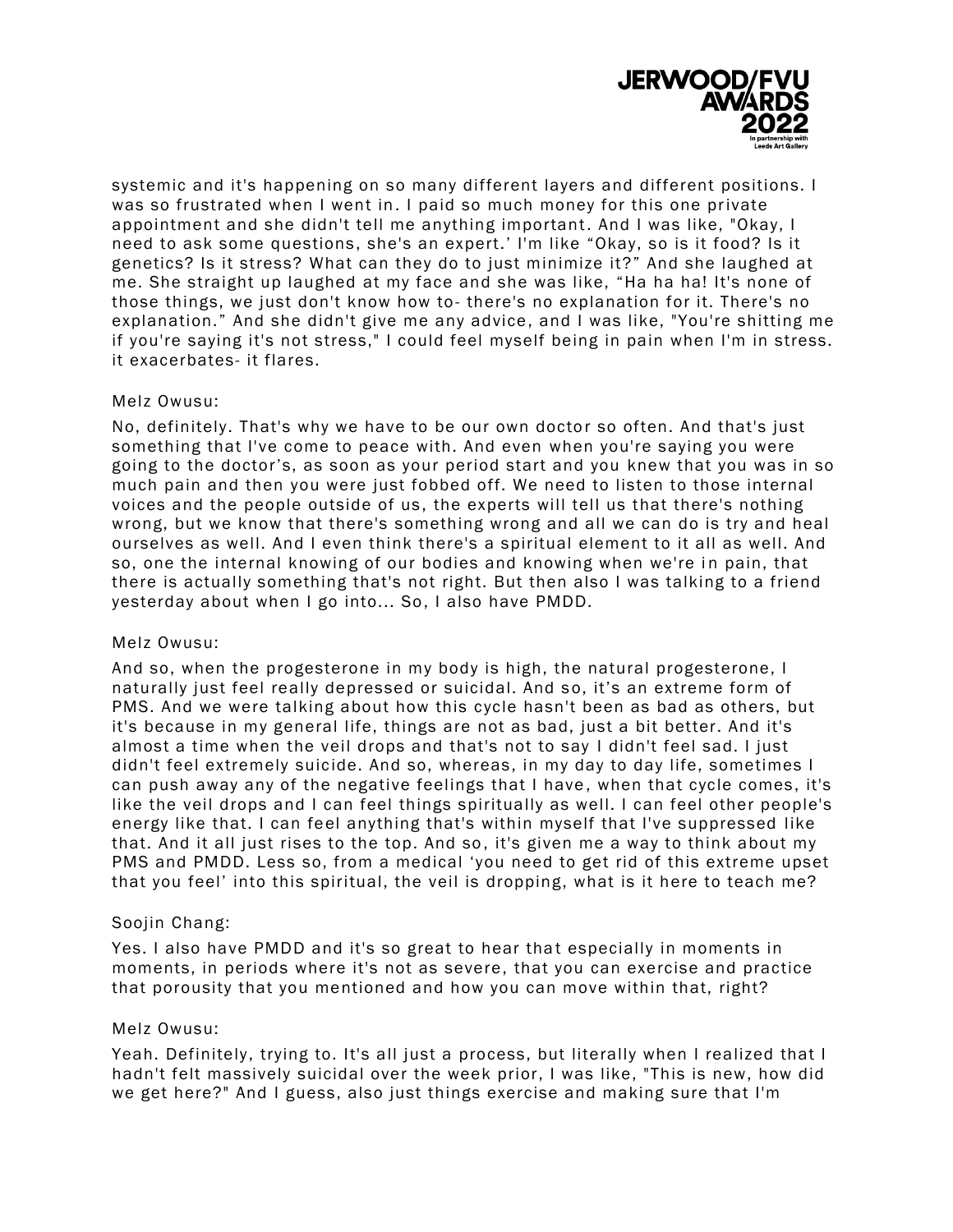

eating balanced and all of these things of course, suppress the- or support the symptoms. But it's also a lot to ask in racialized capitalism, do you know what I mean? It's a lot to ask to do. And so, yeah it's being able to kind of- well, trying to find ways to connect with the experience of it that are actually more generative. And because it is my experience, this is what I'm living with. It may be what I have to live with for a long time. And so, what is the wisdom within these dark times? And I'm able to see the wisdom a lot more when I'm out of the dark times, but trying to integrate that perspective or that level of consciousness when those times do arise.

## Soojin Chang:

That is really helpful to hear. And- that's so helpful to hear. It's hard, It's a lot of work like you said, especially because in systems - It's getting a tiny bit better in some fields, in some industries, but what I'm experiencing is that even if there's access rights, most of the time you have to advocate for yourself.

### Melz Owusu:

Yeah.

## Soojin Chang:

And it's through trial and error, right? It's like going through those suicidal periods and next time, if you can- and it's, and next time will feel like, "Okay, I'm feeling really, really bad, but I'm going to have to say something for myself." And that in itself is so taxing. We need to keep as king questions to each other about those fluctuating energy levels and thresholds before it gets to the point where that person is so sick that for them to advocate for themselves at that point, it's kind of oxymoron, right? And it's the same thing with NHS, you have to be so sick to be deserving of care.

## Melz Owusu:

Absolutely. That's why in my future I'm unfortunately, even though I'm massively on the Left and et cetera, but in terms of the body, I'm really considering whether I need to get private healthcare and even just with my transition and just to be able to, have a private room and things like that. So I don't have to feel this way about my gender and have that expressed and treated in certain ways within the NHS and all of that kind of stuff. And just to be taken care of, because my body is- there's a lot going on, there's a lot going on and I want to survive. I want to fulfill the things that I want to do in this world and I guess it's that question of whether the care that I can receive on NHS is going to be enough and to not have to go and constantly face the dysphoria that I always experience with the NHS because they do not care enough to gender me correctly.

## Soojin Chang:

Absolutely. I mean, on top of an operation already being so scary, there's the added awareness like you were saying about the history of medical racism and sexism and that makes it's statistically proven, right?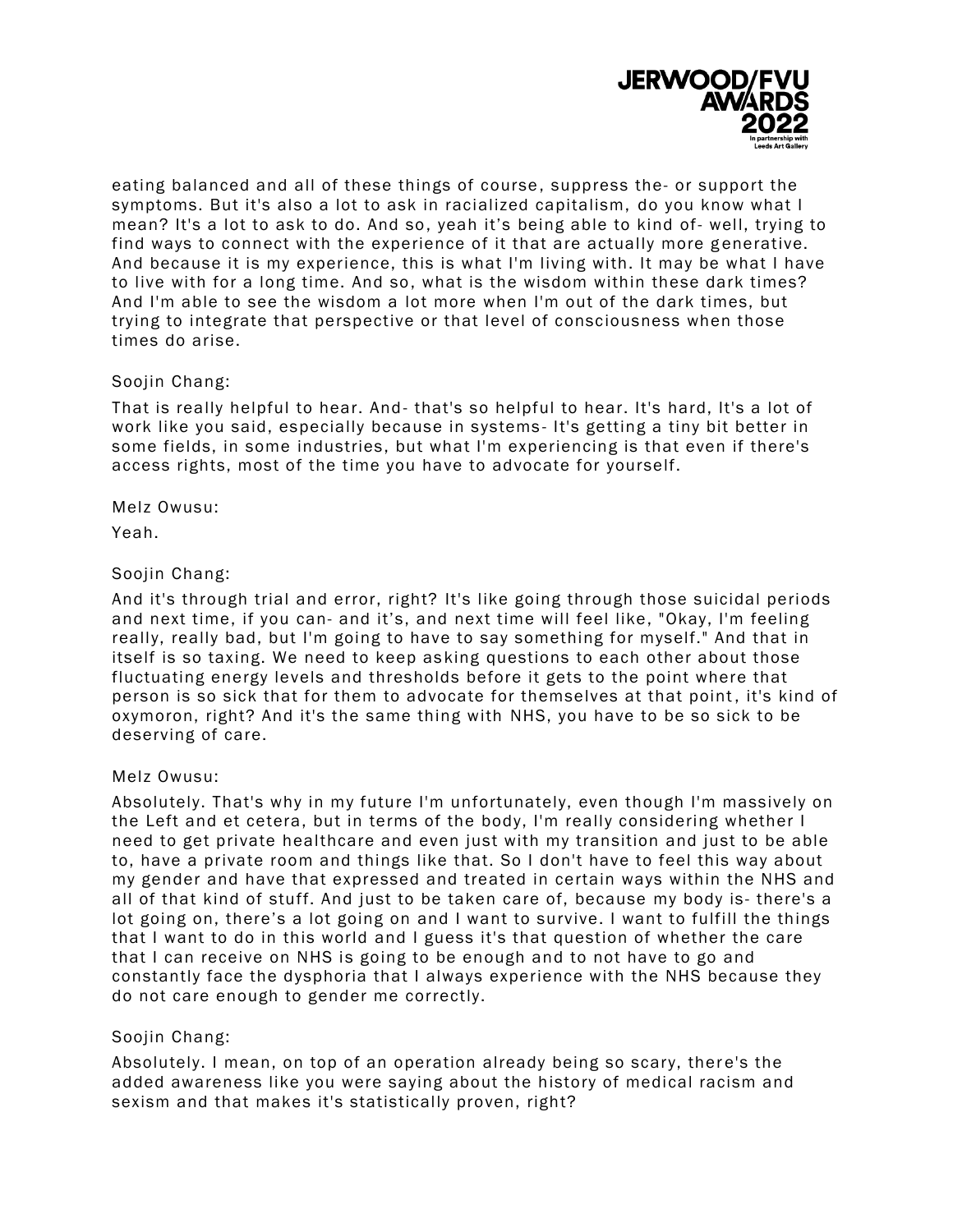

Melz Owusu: Absolutely.

## Soojin Chang:

But going back to what you said about harnessing transforming periods of porousity, I'll say instead of targets , porosity in a way that's generative, do you have some examples, is it creative for you too? Is it writing? Does that help? For me, I guess making films is a way for me to move through dissociation and to be able to do that dissociation in pieces and be able to step in and out of that porousity into a different scale of porousity has been helpful.

## Melz Owusu:

I really don't necessarily even know. For me, I have found that when I'm engaged in my work and my creative process, life in general is just better. And so, but then, whether I'm able to- when I'm experiencing my PMDD symptoms, whether I'm able to engage with my work to the same level that I would like to, is difficult. And because, a lot of my work requires me to be able to sit down and write and to be able to do those things alone. And so, I'm not in movement, I'm not in my body all the time innit, I'm often in my mind. And so, that becomes a difficulty. But I feel like right now, I'm at the stage of trying to understand the spiritual dimensions of the PMDD and- whilst allowing myself to feel the feelings that I'm feeling.

## Melz Owusu:

And so, I'm the kind of person that when I'm sad, I'll probably watch something that's going to make me sadder and just process the feelings in that kind of way and see how I feel at the end of it. But again, just trying to find that wisdom, because I think a lot of my life, I can disassociate from my feelings in order to just keep moving and making everybody else around me happy. But when I'm in that state, I can't disassociate from the sad feelings that I have, or in my life, in general, I think I can really easily associate with the good feelings that I have and the things that I'm happy with in life or the people that I'm happy with, et cetera. But when it comes to the PMDD state, I can't disassociate from the things that I'm not happy with.

## Melz Owusu:

And just understanding how that impacts my life in general and where I've been scared to make decisions when I'm in that space. Because I'm like, 'This is just an extreme space', trying to find out what the wisdom is. And so, not fearing the feelings, going through the feelings. And also, just recognizing that the feelings have an end. That they're not going to last forever, even though they often feel like they will, that they're going to have an end. And from that end, there's going to be a new level of wisdom for me to integrate.

## Soojin Chang:

Because you have to stick through it in this way. There's chronic illness. You d on't really have a choice. And for me, for all my dissociation, pain is the only thing that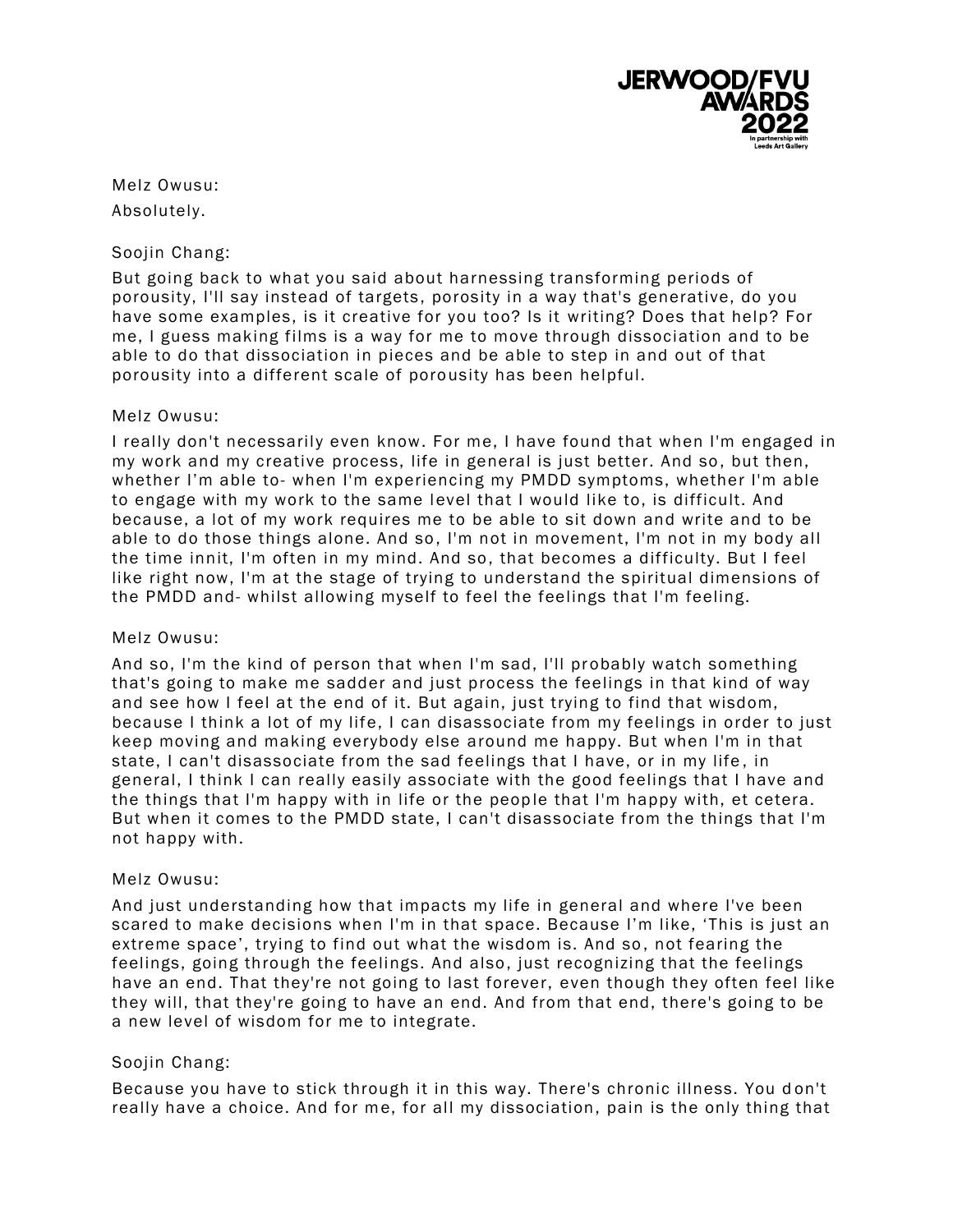

takes me out of it. And it's to recognize that pain too. And strangely, it only really came after a doctor said it, that I was able to snap out of decades of dissocia tion that had to do with physical pain, which is something to think about. But now that I'm aware of it and when I do feel the pain, I do feel it wholly right? It's one of the moments where I don't dissociate. You mentioned that there was a part that you couldn't watch, where you had to skip through. I think it's important to talk about that. I'm curious.

## Melz Owusu:

Yeah, just some very visceral images. And so, the things with the speculum and I guess, because so many of those images as well, I relate to learning a bout the early days of gynaecology, and in those early days of gynaecology how black women's bodies were tested on without anesthesia, without care, without respect and how the whole practice of it is just based within the pain of black women. And so, seeing images… and I just found it really difficult to watch and be present with. And I'm also just quite a squeamish person anyway.

# Soojin Chang:

No, no problem. I totally hear you on the history of gyn aecology, modern gynaecology being based on black women as experimental slaves . I mean, this happened… I'm looking more into if there's a chronological or a theoretical connection to different periods of colonization as well. In Korea, there were Korean sex slaves during Japanese colonization and Korean women were also similarly experimented on and also being forced to gestate. I think a lot of people are also going to have difficulty watching some scenes. I don't know, I feel next time I should just make a film about a flower, just blooming haha!

## Melz Owusu:

Haha! Nah! I respected it, I respected it because it's not like anything I've necessarily seen before. So, I was just like, "Wow!" And I hear you about people meant to have difficulties because it's not comfortable subject matter and it shouldn't be comfortable.

## Soojin Chang:

I mean, your perspective is quite unique because this is what you think about professionally all the time, but I've been thinking about like, okay so, a woman's anatomy inevitably trigger people on different levels. Like what you said was absolutely valid. For me, I mean, I just make the work that comes to me, right? But in terms of the normative narrative about Asian women or Asian women's experiences. It's quite invisible. And I think that contrast with black narratives where it's like, suffering is so on the main screen, main page, main media of black narratives. And I'm not trying to assume that your work is a response to that in order to bring joy and liberation, to offset that, I think if it is that's really valid . In terms of Asian suffering, I feel it's just not talked about. Asian women are objectified in a different way where it's almost an unspeaking, docile...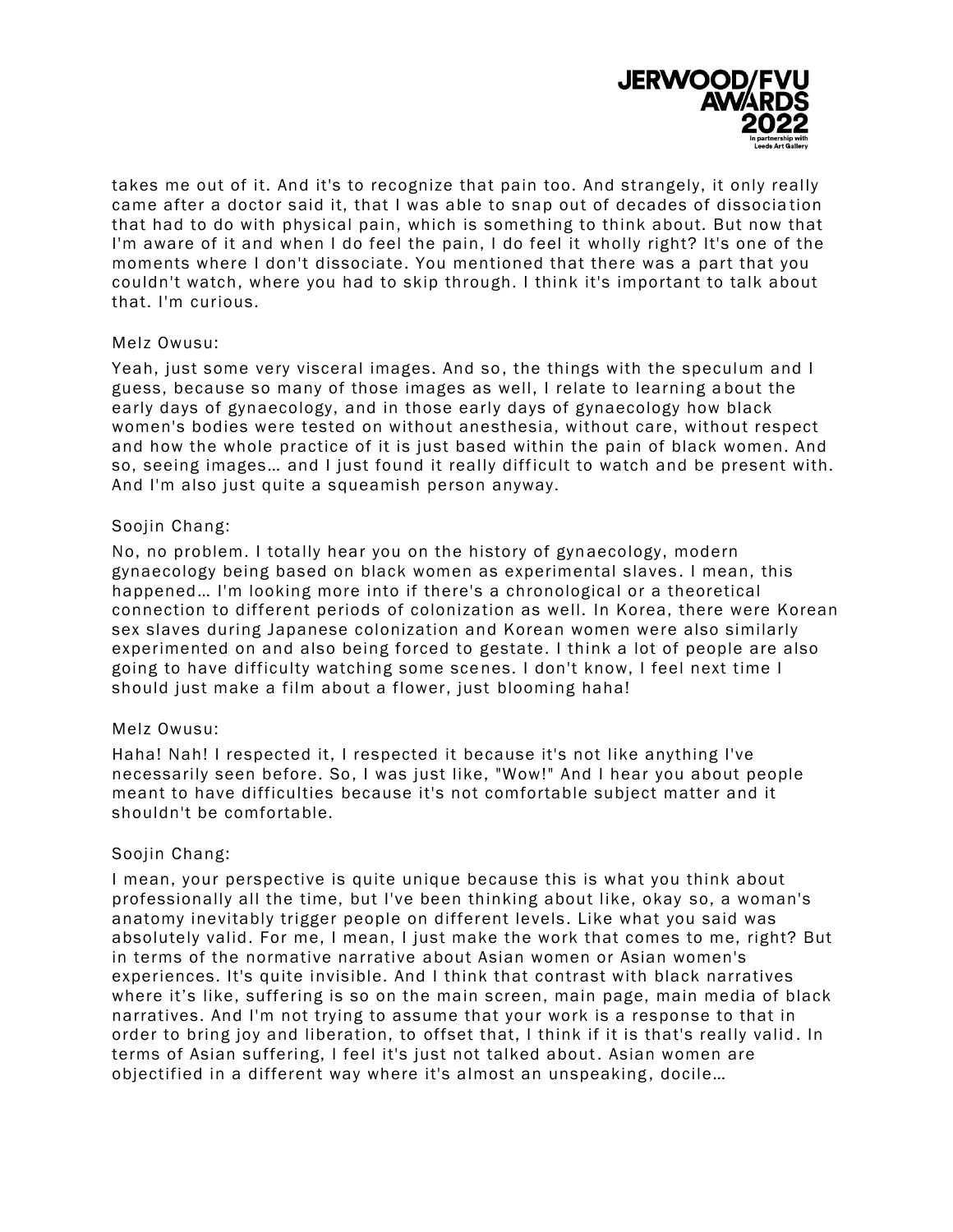

And for me I feel like the dominant pop culture narrative that comes out from East Asia is just quite pristine, infantalized, pop figure. And so for me, it was important to show that side of what I was going through, because it was quite totalizing.

### Melz Owusu:

My vision for my future is definitely to live in and very close to nature and to live off the land as well. And so, to be by rivers and streams and have land that we can cultivate on and just have love. And I think , in so many ways that love in itself, like romantic love and… obviously to continue to cultivate platonic love and platonic relationships. But sometimes, I think the idea of successful romantic love just feels so speculative, and so… haha!

Soojin Chang:

Yeah, that's the grand, radical..!

### Melz Owusu:

Yeah, it's radical! And I guess, because in my family, I've never seen that success in my relationships. I haven't experienced - whilst I've experienced beautiful realms of love in many forms , I haven't experienced the form of love that I would like to have, like get married and have children and continue building a life in that kind of way. And so, that in itself, I think it's so speculative, it has to reside in the imagination because yeah...haha.

## Soojin Chang:

Yeah. I mean, I think you're right. I think just, I always- with so much respect to my parents, I always felt so alien being diaspora , being immigrants and being of multiple cultures simultaneously, I always felt really, really alien. And so, my hopes were for something other than being with your nuclear family and that being everything, the end all, it was really a desperate, desperate hope and longing, needing something that was more than that. And then experiencing and receiving , and learning how to love through platonic relationships really liberated me.

#### Melz Owusu:

I hear that. I hear that. And I guess, people- our engagement with kind of stuff like, relationship, anarchy and different forms of how to love. But of course, then when things come down into practice, things can get a lot more difficult than they do in the theory. And I think for me, I've just really accepted the fact that I traverse so many different boundaries. I'm so- in so many areas of my life, I'm like radical, all of that kind of stuff. But when it comes to romantic relationships , I'm monogamous. And I accept that about myself and I want this kind of- whilst it's still going to be some level of relationship anarchy to the sense that there's still going to be deep, platonic love, and that's going to hold me just as much as the relationship, but in terms of romance, I'm monogamous.